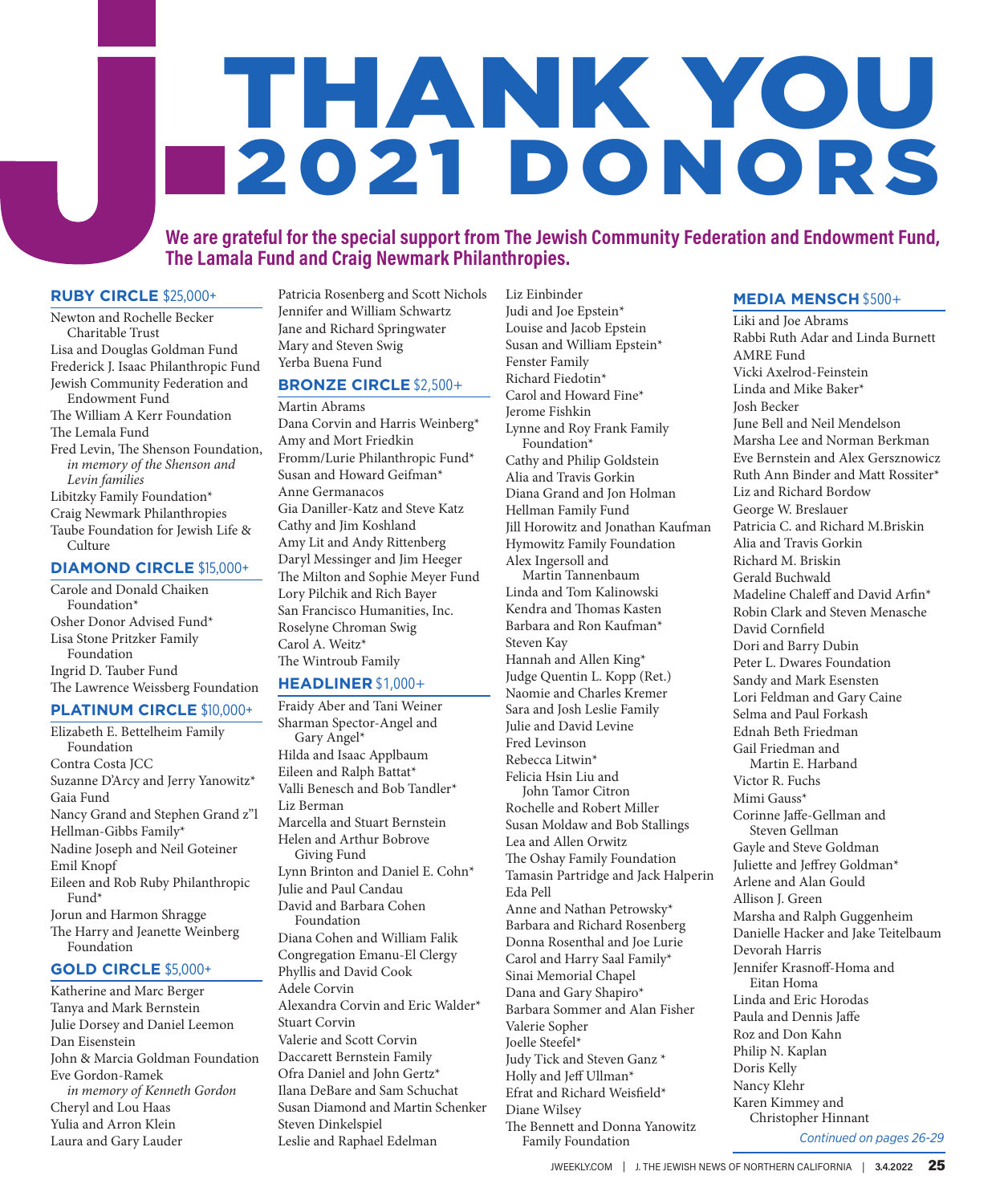# THANK YOU 2021 J. DONORS

#### **MEDIA MENSCH (cont)** \$500+

Beth Kleiner and Bruce Kirschner Eileen Kopec Kopstein Family & L'Chaim House Barry Kramer Maribelle and Stephen Leavitt Ally and Rick Lenat Sharon and Seth Leslie Helene and Charles Linker\* Arlee and Paul Maier Charitable Fund Elyse and Ivan Maltz Robbin Mashbein and Martin Lipton\* 

#### **SUPER SUBSCRIBER** \$360+

Allison and Robert Abta • David Agger\* • Judy Baston • Ina and Steve Bauman • Joelle Benioff • Sherry and Burton Berenstein • Cheryl and Randall Berger • Ronit and Zack Bodner • Susan Borkin and Jerry Hurwitz • Nersi Boussina • Susan Carey • Judy and Sloane Citron • Anne Elizabeth Cohen • Judy and Mark Cohen • Lisa and Dick Cohen • Marsha Cohen and Robert Feyer • Hali Croner and Eugene Palmer • Derby-Salkin Family • Sandra and Conrad Donner • Joanne Donsky and Stuart Oremland • Emily and Stuart Dvorin • Sandy Edwards • Kenneth Einstein • Beth Eiselman • Claudia Felson • Lisa Friedman and Jim Harris • Anne and John Fuchs-Chesney • Elaine Gerstler and Booker Holton • Barbara and Col. D. Peter Gleichenhaus • Sandy and Robertg Goldberg • Marcia and Mark Goldman • Lorrie and Richard Greene • Liz Igra • Stacy and Ron Kahn • Fran Tannenbaum Kaye and Brian Kaye • Janet and George King • Sheryl and Tony Klein • Persis Thau Knobbe • Linda and Frank Kurtz • Bobbie Landau • Sherrill and Janos Laszlo • Debra and Mark Leslie • Monica Levin • Beverly and Herb Liberman • Roger M. Low • Naomi and Bruce Mann • Michael and Guy Miasnik • Lumina Foundation • Toby Mickelson and Donald Brody • Jane and Michael Miller • Micki Miller • Michelle and Alexander Newburgh • Adam Noily • Stephanie and Lee Notowich • Joan Pilchik • Kathy and Gary Reback • Orli and Zack Rinat • Cindy Rogoway and Joe Goldberg • Gina and Mark Rosenberg • Bernard Ross • Lois and Arthur Roth • Susan Steiner Saal and Nathaniel Saal\* • Dorothy Saxe • Rebecca and Mark Schulman • Stewart A. Schuster • JoAnn Shank • Siegel-Lazarus Family • Jackie and Robert Smith • Lara and Paul Sunshine\* • Marjorie Swartz and Richard Robinson • Leah Swiler • Jane and Ron Wasserman • Margaret and Curt Weil • Harriet and Frank Weiss • Lori and Bob Wick • Kathy Williams • Wizard of Metals • Jay Zimmer • Judy and Steve Zimmerman

#### **PRESS PATRON** \$180+

Don Abramson • Betty Denenberg Adler and Jacques Adler • Rabbi Dan Ain • Julius Aires\* • Yael and Elie Alcheck • Roger Kenneth Altman • Rochelle Anixter • Dennis A. Antenore • Frances and Gary Aron • David Arrick • Valerie Bach • Cheryl and Marc Bader • Mishy and Jason Balaban

Emily Mendel Jodie and Jeff Morgan Osofsky Family Barbara R. and John S. Osterweis Karen and Gary Patou\* Karen and Brian Perlman\* Jessica Pers and Robert Stein Joann T. and Richard Philips\* Harriet Prensky and William Pomeranz Dennis Randall Rayna and Richard Ravitz Robin Reiner and Frederick J. Isaac Nancy P. and Richard K. Robbins

• Susan and Gordon Bardet • Rosyland and Bob Bauer • Jill Levy Becker • Cathy and Ken Begun • Elise and Ariel Beliak • Roberta Berg and Stan Roodman • Julia and Adam Bergman • Myra and Nathaniel Berkowitz • Rachel and David Biale • Eva and David Bradford • Sandra Bragar and Jerome Rossen • Leslie and Mike Braun • Karen and Ted Bresler • Eric Brondfield • Geri and Martin z"l Brownstein • Lynn Bunim and Alexander Fetter • Bonnie Burt and Mark Liss\* • Elizabeth Cedars and Christopher Reiger • Ellen Chaitin • Lynda and Allan Chasnoff • Ruth and Michael Chavez • Jeffrey M. Citron • Elly and Steven Cohen • Gloria and Dave Cohen • Paul J. Cohen • Reba Cohen • Debbie and Barry Cohn • Adam Cole • Alan J. Coleman • Susie Coliver and Bob Herman • Linda and Dan Cooperman • Rabbi Mychal and Kirsti Copeland • Toni and Ben Coplan • Liz and Hersh Davis • Andrea and Steven DeGraff • Frances Dinkelspiel • Dana Doctorow • Jill and Martin Dodd • Marci and Marc Dollinger • Davina Drabkin • Peggy Duly • Maurice H. Edelstein • Shirley and Ben Eisler • Helen Emmerson • Sandra P. and Edwin M. Epstein • Lisa and Robert Epstein • Sandra and Rabbi Daniel Feder • Leslee and Wayne Feinstein • Shirley and Marc Feldman • Nancy and Cantor Martin Feldman\* • Vallery R. Feldman • Chaplain Bruce Feldstein • Rick Felson • Doris R. Fine • Lori and Michael Fineman • Marian and David Finkelstein • William Fisher • Robin Flagg and Jon Braslaw • Sharon Fomil • George Frankenstein • Nanette and Richard Freedland • Marianne and Herb Friedman • Peggy and Mike Fuson • Janet Gallin • Riva Gambert • Marilee Gardner • Ingrid Gavshon • Alexander Gelber • Barbara and Joel Gereboff • Cindy Gershen • Walter Gewing • Bruce Gilbert • Irma Glazer • Lawrence Goldberg • Patrick Golden • Susan and Richard Goldwasser • Barry Goode • Gittel and Nachman Goodman • Rabbi Marvin Goodman • David Goodstein • Laurel and Michael Gothelf • Toby I. Gottheiner • Avrum Gratch • Nancy Greenberg and Martin Segol • Gail and Milton Greene • Susie and Alan Greinetz • Barry Gross\* • Brian A. Gross • Rachel Gross • Alice and Howard Gruber • Gloria and Ronald Gruber • Peter Haas • Jeanie Hanson • Karen and Ken Harley • Cindy and Larry Harris • John Hartog • Eric Hassall • Michele and Rudy Hassid • Florence Helzel • Virginia and Randy Hess • Steve Hibshman • Elaine Highiet •

Susan H. and John V. Roos\* Mindy Rosenberg Susan and Alan Rothenberg\* Helen Rutt and Gil Ohana Maureen and Michael H. Samson Amy and Dan Schiff Deborah Schweizer Randee Seiger Barbara J. Shragge Rolly L. Slatt Marian Scheuer Sofaer and Abraham D. Sofaer\* Deborah and Michael Sosebee\* Inna and Eugene Spier

Lori and Mark Horne • Susan Horrocks • Helen Hubert • Judi Hyman • Janet Jacobs • Joy and Jonathan Jacobs • Marilyn Jacobs • Elizabeth Jaroslow and Marc Lipsett • Valerie and David Jonas • Patti Joselewitz • Paul Kadden • Mady and Mel Kahn • Vicki and Scott Kahn • Marjory Kaplan • Warren Kaplan • Joan Karlin • Sharon Karlsberg and Craig Sakowitz • Fred Karren • Leonard Katz • Rose Katz • Arlene Kaufman • Carolyn A. Kaufman • Sy Kaufman • Tobye D. Kaye • Marlene and Ilan Keret • Luba Kipnis and David Russel • Jack Klein • Sandra and Marc Klein • E. Kletter • Judith Susan Kneeter and Rabbi Ed Zerin • Elaine Kofman • Susan Kolb • Tanir Ami Konecky and Josh Konecky • Patty and Mike Krigel • Clarissa Kripke and Gail Ludwig • Rachel and David Krug • Michael Kurtz • Rabbi Noa Kushner and Rabbi Michael Lezak • Carole and Alan Kushnir • Lang Family • Debra and Mike Langberg • Jack Lasner •

## **We thank our 2,000+ donors. We could not have done it without you.**

Stephanie and Sam Lauter • Casey and Kobi Ledor • Rabbi Daniel Lehmann • Mr. and Mrs. Paul Leiber • Eve and Jerome Lerman • Richard Lerner • Evelyn and Dan Levin • Moshe Levin • Michael M. Levine • Ilene Levinson and Rem van Tijen • Martin Levy • John Lewin • Nancy Lewin and Jim Offel\* • Helen Ann and Norman Licht • Carol and Leonard Lieberman • Barbara and Michael Lipman • Sarah Liron and Sheldon Kahn • Robinn and Dan Magid • Julie Magilen • Maier Family Fund • Susan and Jay Mall\* • Tara Mann • Gloria Mansfield • Susan Marantz • Lois and Gary Marcus • Elaine Levy Marlow • Aviv Matzkin • Marjorie and Mark Medress • Purple Lady/Barbara J. Meislin • Sherri Miller and Robert Slater • Barbara and Robert Morrison • Marvin Moskowitz • Susan and Peter Moskowitz • Patricia Munro • Joseph Nadel • Judy W. Nadel • Shelley and Mike Nagel • Gail and Bernard Nebenzahl •

Deborah and Larry Stadtner Rabbi Daniel Stein Lisa Tabak and Jeff Lipsett\* Ann and Rick Tavan Marlene and Herbert Thier Carol and Norman Traeger Regina and Dan Waldman Barbara and Scott Waxman Lou Weller Susan Wolfe Anita Wornick Judy and Mark Yudof Ziff Foundation Arta Zygielbaum

Deborah A. Newbrun and Sue Reinhold\* • Jan and Robert Newman\* • Mark Newman • Daphna and Shamy Noily\* • Shari and Donald Ornstein\* • Gene Osofsky • Stan M. Osofsky • Ellice and James Papp\* • Aliza Peleg • Jan Pepper • Susan Percal • Carolyn and David Perlstein • Aviva Levy Piser and Steven Piser • Norman Plotkin • Joyce and Kenneth Polse • Janis and Richard Popp • Gunilla Haegerstrom-Portnoy and Robert Portnoy • Kenneth and Lucita Prager • Nancy and Norman Price • Sylvia and George Prozan • Fran Quittel • Mary and David Rabb • Leslie and Merle Rabine • Jane and Mark Rabinovitz • Deborah Radin • Rajninger Family • Barbara Regello • Eli Reinhard • Jane and Michael Rice • Sheri and Paul Robbins\* • Gerald Roberts • Marlene and Stanley Rosenberg • Karen M. Rosenthal • Sheree and Ronald Roth\* • Lisa and Neil Rothstein • Suzanne and Robert Rubenstein • Ann Rubin • Susan and Robert Rushakoff • Esther Saidman and David Thorne • Gitta Salomon and Ovid Jacob • Judy Salomon • Elyse Salven-Blatt • Marcee and Mark Samberg • Allen Samelson • Rae Samiljan • Dee Samuels • David Saxe\* • Shelley and Loren Saxe\* • Dee-Dee Sberlo • David Schnur • Rabbi Avi Schulman • Judith and Peter Schumacher • Florette Schwartz • Gail and Fred Schwartz • Donna and Craig Seidel • Marcyl Seidscher • Susan and Richard Seiler\* • Sara Seims • Donna Seligman • Rita R. Semel • Ilene Serlin and Jeff Saperstein • Robyn and Mark Setzen • Henry Shain • Gail and Steven Shak • Mollie Blaum-Sherbin and Bob Sherbin • Lee Shulman • Lara Shumer • Howard Shwiff • Bonnie Siegel • Carolyn and Jeremy Siegel • Shabana and Charles Siegel • Heather Silverman • Katheryn Simpson • Rochelle Slamovich • Susan Snyder and Steve Sockolov • Al Sokolow • Karl Sonkin • Susie and Rich Sorkin\* • Beverly and Bruce Stamper • David N. Stein and William F. Stewart • Doreet and Jeff Stein • Lisa Steinback • Lee Ann and Paul Steiner • Cheryl Zatkin-Steres and George Steres\* • Dennis Stern • Suzanne Stutman • Rikki and David Sudikoff • Marilyn Sugar • Michelle and Keith Tandowsky • Jeff Tarran • Inbar Telem and Martin Lowenstein • Adam Teitelbaum • Libby and M. Michael Thaler • Sue Ellen Thompson • Miriam and Rabbi Perry Tirschwell • Gail Todd • Jacqueline and Steven Tulsky • Harriette Unger • Aline Usim • Wendy and Jeremy Verba • Rae Victor • Alix Wall • Joyce and Norm Weil • Joyce and Stephen Weinberg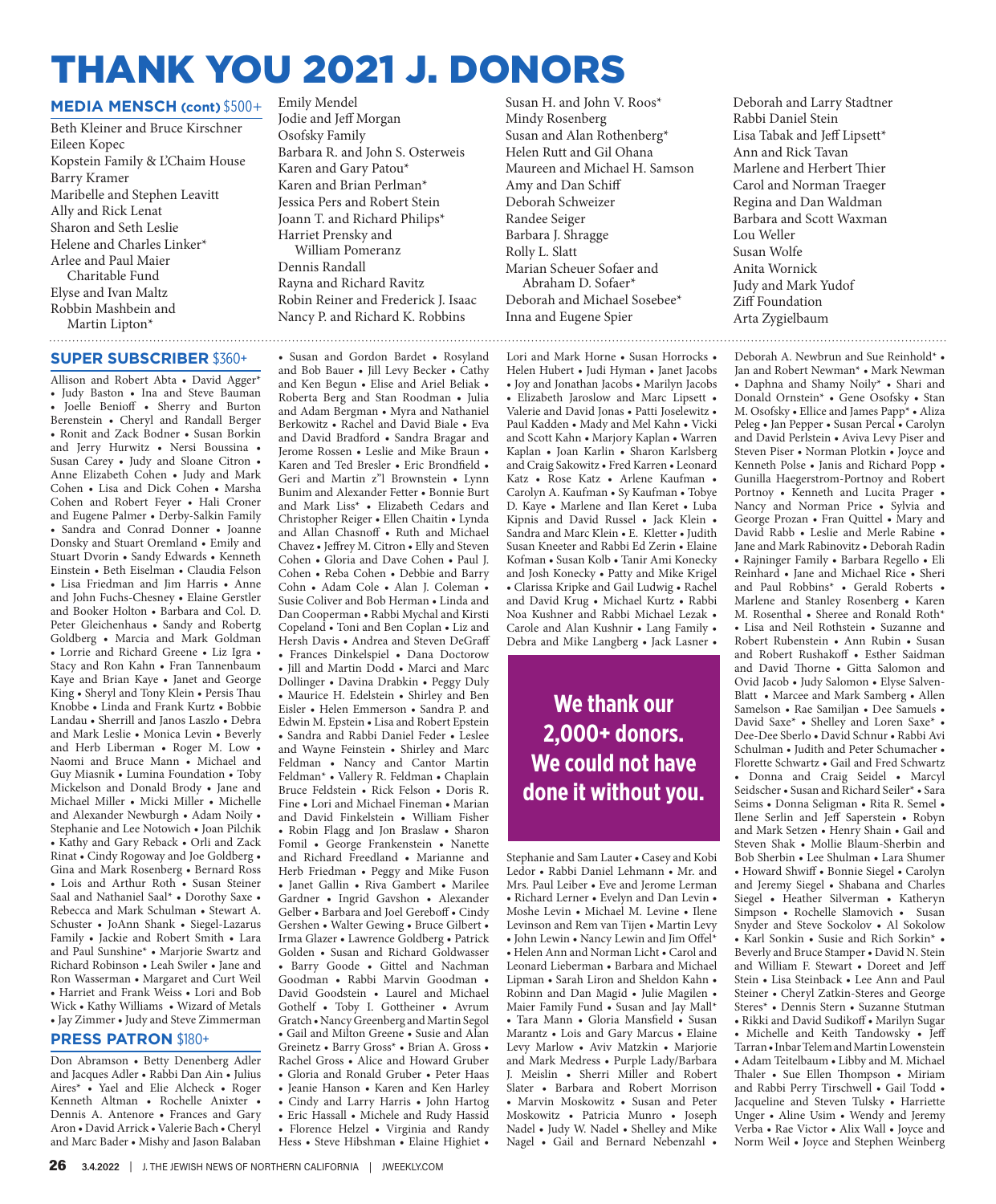• Stephen E. Weiner • Emily and Maurice Weinger • Rhona and Harvey Weinstein • Veronica and Philip Weismehl • Lonnie Weiss • Debra Weiss-Ishai • Wenger-Schwabacher Charitable Fund • Kay and David Werdegar • Lisa and Matt Wertheim • Deborah and Peter Wexler • Martha Whittaker • Ronald and Melanie Wilensky • Judith and Robert Wilkenfeld • David L. Williams • Barbara and Christopher Wilson • Linda and Steven Wolan • Judith Wolfe • Ann and Neil Wolff • Lawrence Yermack • Chaplain Joel Youngheim • Irina and Herman Zaks • Charene Zalis and Peter Waldman • Victoria and Steven Zatkin\* • Norma Zimmerman • Denise and Joseph Ziony • Lonnie Zwerin and Frank Mainzer

#### **FRIEND OF J. UP TO \$179**

Sy Aal • Amira and Joseph Abel • Hilla Abel and Asaf Shor • Doris Abouav • Ellen M. Abraham • Mark Abrahams • Jenny and Dan Abrami • Irene Z. Abrams\* • Joan and Philip Abrams • Edward Abramson • Layli and T. Adelstein • Yvette Adida • Pam Adinoff • Hans Adler • Judith Adler • Susane Eaton-Adler and Miles Adler • Susan and Jean Pierre Aglietti • Alameda Land Company • Sylvia Alderman • Marion Alexander • Susan Alexander • Terry Pink Alexander • Kara and Eliot Alfi • Carol Allen • Barbara Almy • Doreen Alper • Elizabeth Alpert • Howard Alter • Karen L. Alter • Judith and Danny Alterman • David Altman • Susan Amdur • Adele R. Amodeo • Cynthia and Paul Anderson • Susan Andrade • Leonard Anspach • Lola and Jose Antman • Jo Anne Appel • Gary Appell • Richard Aptekar • Cheryl and Bob Arenson • Robert D. Argand • Eleanor Aronovsky • Mr. and Mrs. Michael Aronowitz • Robert Arrick • Debby Arzt-Mor • Lani Asher • Rabbi Raphael W. Asher • Merry Astor • Rachel and Stephen Astrachan • Elizabeth and Kenneth Atterman • Dorothy and Harold Auerbach • Isabel Auerbach • Roma Auerback • Martin Aufhauser • Jeffrey Auman • Ruth Avon • Leah Baars • Barbara and Larry Babow • Sue and Ron Bachman • Judy and Gary Bader • David Baer • Henry Baer • Anne Bakar and Joseph Zadik • Lida Bakhshi • Pearl and Oscar Baltor • Carola and David Bamberger • Zakhar Baran • Bella Barany • Pam and Adam Barasch • Nancy and Eugene Bardach • Nancy E. Bardoff • Steve Baron • Matthew Barton • Jacob Bastacky • Lee and Franklin Battat • Rickie and Richard Baum • Sandy and Ed Baumgarten • Sheila and Murray Baumgarten • Sema Bayla • Jackie and Bertrand Baylin • Gerrie and Stephen Bearg • Elliot Beckelman • Jill Levy Becker • Marc Beezy • Jay R. Begun • Bellings Brothers • Diane Belok • Gail Belz • Leslie Benet • Sandra Sherman Benjamin • Fran and Alan Bennett • Jessica Berg • Marcia Naomi and David Berger • Miles Berger • Rona Miller Berger • Sandra Berger • Nancy Berger-Granet • Cindy Berk • Iris Berke • Janice and Dennis Berkowitz • Mindy and Rabbi Allan Berkowitz • Marvin Berkson • Joanna and Allan Berland • Anna Berman • Elynor Berman • Jody Berman • Laurie and Mark Berman • Diane and Ed Bernbaum • Nancy Bernheimer • Allan and Susan Bernstein • Barbara and Bernard Bernstein • Diane and Jeff Bernstein • Margery and Myron Bernstein • Marilyn and Allan Bernstein • Susan Bettinger • Joan and Rich Biederman • David Bigeleisen • Elaine Binger • Robin Birdfeather • Laurie Biros • Dennis Biroscak

• Aviva and Michael Black • Cheryl K. Black and David A. Brown • Susan C. Blank • Beverly Blatt • Joel Blatt • Jim Blattner • Janine Bloch and Thomas DeWit • Laura Bloch • Block Family • Susie and Rabbi Rick Block • D. Bloom • Judith L. Bloom • Judy and Jordan Bloom\* • Debbie and Paul Bloomberg • Judith Bloomberg and Michael Barnett • Marion Koerper Blumberg and Robert S. Blumberg • Miriam Bodin • The Bodins • Gail Bogetz-Gelb • Seth Bokser • Dan Bonett • Brett Borah • Brenda Borovoy • Regina and Vladimir Boshernitsan • Karen and Steve Bovarnick • Trudy Bowman • Marilyn J. Boxer • Marvin Z Boyd • Bernice Bradley • Janet Braff • Mae Bragen • Stanley Brandes • Ann Brandt • Steven B. Branoff • Rena Bransten • Joel Brass • Richard B. Braunstein • Alice and Bob Breakstone • Joseph Michael Breall • William Breall • Jane Brenner • Marilyn Brenner • Adrienne and Michael Bresler • Karen A Breslow • Rhoda and Martin Bress • Sue Adler-Bressler and David Bressler • Gerald Bright

### **Because of our dedicated donors, J. is able to inform, connect and build our Jewish community.**

• Anne and Gerald Brisgel • Hannah Brodzinsky • Sandy Broner • Eleanor Bronner • Andrea Brooks • Yardena and Irving Brooks • Denah S. Bookstein • William Brostoff • Sally Brown • Stephanie Brown • Ruth Browns Gundelfinger • Joan Brownstein • Beth and Chuck Brummer • Linda and Barry Brummer • Lysle Buchbinder • Priscilla and Robert Buchman • Wayne Buder • Martha and John Buffum • Herman R. Bukrinsky • Roy Bukstein • Larry Burgheimer • Pola Burk • Cecily Burke • Vicki and Barry Burstein • Philip Burton • Yonina and Barry B. Bushell • Miriam and Jerry Butrimovitz • Judy and Lee Bycel • Barbara Cahn • Carolyn Cahn • Milton and Kathy Camhi • David Campbell • Suzy and Jeff Cantor • Lillian Cape • Catherine and David G Capper • James Carlson • Jeffrey Carmel • Rabbi Ari Cartun • Wendy and Edmund Case • Marc Caspe • Andi and Michael Cassidy • Michael Castleman • Joseph Caston • Rachel Cauteruccio • Danise Chandler • Melissa Chapman • Philip Charney • Millie and Barry Chauser • Julie Cheever and Fred Altshuler • Tessa Cherniss • Leona and Rabbi Steven Chester • David Chivo • Holly Christman and Max Perr • Rosalind Citron • Diane S. Claerbout • Mary E. Claugus • Andrea and Murray Cleaner • Leona Cleaner • Andrew Cohen • Arlene and Arthur Cohen • Betty Cohen • Davida Cohen • Eleanor Cohen • Howard Cohen • Joan and William Cohen • Julie Tsivia • Laura A. and Arthur I. Cohen • Laureen and David Cohen • Mel Cohen • Sabina and Andrew Cohen • Sandra N. Cohen • Seymour I. Cohen • Shirley J. Cohen • Stephan Cohen • Suzy R. Locke Cohen and Marvin Cohen • Fran and Murray Cohn • Kathleen and Buzz Cohn • Maya and Steven Cohn • Miriam and Fred Cohn • Roberta Cohn • Zeva Cohn • Barbara Cohrssen •

Edna and Ed Colloff • Jennifer Colosimo and Robert Belzer • Gita Constantin • Anne Cook • Anna and Leon Cooper • Elaine Cooper • Douglas Alan Cort • Coryell and Weinberg Family • Marilyn and Laurence Cosden • Anita M. Cotton • Donna Cowan • Jeffery Cox • Mindy Werner-Crohn and Joel Crohn • Carole G. Crowe and Harmon L. Hanig • Jean Curran and Jeffrey Sosnaud • Doris and Larry Cutler • Marc S. Cwik • Jeffrey Dake • Angela Dalfen and Liz Noteware • Richard Dana • Andrea Daniel • Amy Daniels • Mervyn K. Danker • Fran Danoff • Carla and Raphael Danziger • Alison Datz and Joel Kamisher • Margit David • Myrna David • Susan David • Darsha R. Davidoff • Mark Davidow\* • Donne Davis • Helen Davis • Donita Decker • Robert Degoff • Ann and Ross DeHovitz • Jobyna and John Dellar • Amy L. Delson • Jane Denton and Jeffrey Schneider • Beverly Derish • Irwin Derman • Judith Derman and Richard Berger • Cathy and Peter Deutsch • Colleen Devlin • Martin Diamond • Peggy and Fred Dias • Elaine Dines • Marlene and Keith Dines • Judy Dobbs • Janet Dombro • Rose-Anne Donner • Sylvia S. and Richard N. Dorfman • Rena Dorph and Peter Wahrhaftig • Aurianne and Adam Dorsay • Peter J Drachsler • Michal and Robert Dramen • Art Dreshfield • Charles Drucker • Illana Drummond and Sharon Dulberg • Carolyn and Elliot Dushkin • Julia Dvorin • Betty J. Dvorson • Francesca Eastman • Joyce and Mark Eaton • Madelaine Eaton • Judy Edelson • David Efron • Howard Egerman • Edna Egert • Beth Ehrlich • Diane Ehrlich • Linda Ehrlich • Joan Eichler • Judith Einbinder • Jack Eisenberg • Eisendrath-Hansher Family • Angela and Eli Eisenpress • Steve Elman • Ellyn Elson • Steve Elster • Leah Emdy • Jill and Marc Engel • Charlotte S. Epstein • Sally-Ann and Ervin Epstein, Jr. • Hoda Epstein • Karen Epstein • Nadyne Epstein • Lisa and Robert Epstein • Judy and Jay Espovich • Ed Estin • Mark Ezersky • Merle and Michael Fajans • Janet Falk • David Fankushen • Janice and Stephen Farber • Cecile Farkas • Hillary and Stan Farkas • Norman Fassler-Katz • Beverly and Bruce Feder • Francine Feder • Diana and Hal Feiger • C.J and Irwin Feinberg • Anita and Steve Feinstein • Elyse and Charles Feldman • Rabbi Ted Feldman • Janice Feldstein • Len Fellman • Mimi and Jeff Felson • Richard A. Felton • Dan Fendel • Nancy and Reed Ferrick • Harriet Ferziger • Wendie Fetterman • Carol and Stanley Field • Stella and Victor Filler • Shelley Finci • B Fine • Janice Fingerut • Marlene and Larry Fingerut • Roberta and Jesse Fink • Barbara E. Finkelstein • Howard Finkle • Kenneth Firestein • Herbert Fischgrund • Elizabeth Fishback • Seth Flagsberg • Toby and Philip Flax • Renee and Elliot Fleischer • Hannah Fliegel • Nancy and Michael Fogel • Sherree Fogel • Raya Foreman • Ann Forman • Bernice Fox and Edward Harman • Joan Fox • Joan and Michael Fox • Marcella L. Fox and Alan J. Gould • Michelle Fox • Miriam M. Fox • Muriel Fox • Tina and Bruce Frager • Debbie Frank • Debbie Frank and Ed Hanley • Deborah and Jonathan Frank • Linda and Eli Frank • Aileen Frankel • Jan and Norm Frankel • Janice Frankel • Jeremy Frankel • Susan J. Frankel • Frankenstein Family • Daniel Franklin • Deana and Harvey Freedman • Richard Freedman • Barbara and Dan Freeman • Helene and Gary Freeman • Janice and Richard Freeman • Susan and Gordon Freeman • Julie Freestone • Joan Frenkel • Haya and Louis Fried • Rene Friedeberg • Barbara and John Friedman • Joanne and Bruce Friedman • Lainie Friedman • Mark Friedman • Rosalie Friedman • Sam Friedman • Susan and Marvin Friedman • Abe Froman • Judith E. Frost and Ted Steiner • Leah S. Frost • Ellen L. Fuerst and Michael A. Jacobs • Marjorie M. Fulbright • Jonathan A. Funk • Karen Winkleman-Furman and Bruce Furman • Michael Futterman • Susan Galel • Gwen and Martin Gans • Rose and Jack Gansky • Dena Goldberg Gardi and John Gardi • Philip C. Gardner • Julie and Andy Garlikov • Gayle Geary and Michael Lavigne • Marjorie Gelb and Mark Aaronson • Marilyn Gelder • Susanne and Albert Geller • Debi Geller and Ed Zimmerman • Edith Gelles and Michael Weiss • Jerilyn Gelt • Gerald Gerash • Ann Gershanov • Diane Gerstler and John G. Rosenberg • Heinz Gewing • Barry Gilbert • Penelope P Gilde • Marion Gillen • Shirley and Allen Ginzburg • Patricia and Robert H. Glass • Andria Glassman • Sarah Glew • Sue M. Glick • Karen Glikman • Dorothy Glusker and Philip Horowitz • Faith and David Gobuty • Rebecca Golbert and Doug Crane • Allan Gold • Jerrold Gold • Peter Gold • Rivka Sherman-Gold and Irving Gold • Daphne Goldberg • Gloria Goldberg • Janet Goldberg • Jonathan Goldberg • Sandra Goldberg • Ruth and Larry Goldenberg • Mariel and Benjamin Goldenstein • Giovanna and David Goldfarb • Renee and Alan Goldhammer • Barbara Goldman • Francine Goldman • Harold Goldman • Jill Goldring and Marc Haugen • Stanley Goldring • Joyce Goldschmid • Lawrence Goldsmith • Susan Goldsmith and Joseph Waxman • Barbara Goldstein • Estelle and David Goldstein • Leslie Goldstein • Peter Goldstein • Randy and Jeffrey Goldstein • Millie and Henry Goltz • Nancy Sheftel-Gomes and August Gomes • Fifi Goodfellow • Alana and Grant Goodman • Alice and Stephen Goodman • Jeanette and Isaac Goodman • Margaret Goodman • Myrna Goodman • Ann Gordon • Audrey Gordon • Bob Gordon • Dorothea and Charles Gordon • Helene Gordon and Alan Houser • Norman Gordon • Sheldon Gordon • Stephen Gordon • Lane Gore • Verrona Gore and Steve Barncord • Winifred Gorn • Claire Goss • C. Gotschall • Shirley Gottesman • Dr. and Mrs. Bill Gottfried • Karen Mendelsohn Gould • Rosie Gozali • Sima Grabovsky • Sally and Gil Gradinger • Evelyn and Rabbi Roberto Graetz • Annette and Jeffrey Graff • Rabbi Sarah Graff and H. Scott Roy • Lynda Graham-Helwig • Tatiana Granoff • Anya and Preston Grant • Adam Green and Joseph Goldman • David Green • Deborah and Edmund Green • Donna Green • Flora and Jeff Green • Rose Green • Liz and Joe Greenberg • Alice Stern • Claudette Greenblat • Fredrica Greene • Janna and Victor Greene • Sheldon L. Greene • Michele and Michael Greenfield • Steven Greenfield • Deborah and John Greenspan • Morey Greenstein • Patsy Greenstein • Barbara and Gary Greensweig • George Greenwald • Joan and Stanley Gross • Arleigh Grossman • Pamela Grossman • Sari Grossman • Susen Grossman • Livia Grunfeld • Guenter E. Gruschka • Myra and Ralph Gruschka • Evelyn Gurevitch • Jonathan Guthart • Carol and Bernard Gutow • Ina Gyemant •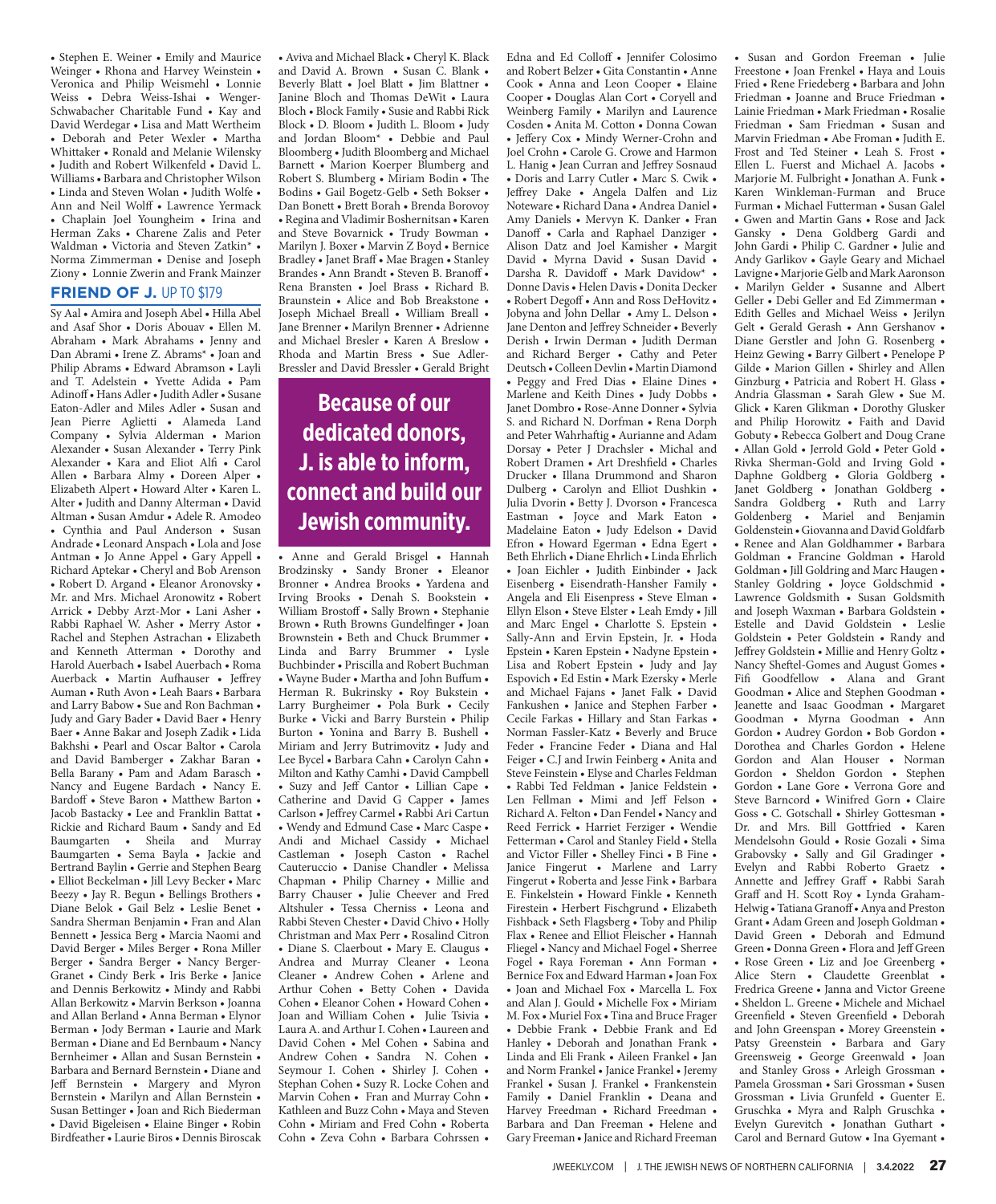# THANK YOU 2021 J. DONORS

M. A. Haas • Oliver Hack • Lea Hallert and Jeremy Korito • Rene and Paul Halpern • Ben Hamburg • Marcy Hamilton • Susan Hamlin • Xenia and Gary Hammer\* • Stephanie Hannaford • Rena and Jacob Harari • Katherine and Newton Harband • Andrea Harris • Dr. and Mrs. Gerald Harris • Jennifer and Hugh Harris • Lorraine and Steve Harris • Michael Harris • Michael G. Harris • Mr. and Mrs. Norman Harris • Penny Harris • Cheryl Harrison and William Perell • Mikhael Hart • Sandra and Richard Harte • Ellen Hartford • Trudy Hartman and Dennis Briskin • Dr. and Mrs. Joseph Hartog • Rachelle H. Heartte • Lisa and Jeffrey Heffan • Siva Heiman • Marilyn Heiss • Phyllis Helfand • Dorothy Heller • Iby Heller • Lawrence Helman • Michele and Steven Herman • Bruce G. Herold • Fran Herts • Elizabeth Hertz • Justine and Bruce Highman • Cathryn Hilliard • Bette and Joseph Hirsch • Lisa Hirsch • Arlene Hitchcock • MK Hochberg • Jill A. Hoffknecht • Carol L Hoffman • Catherine Pieck and Dan Hoffman • Howard L. Hoffman • Stephanie and Rudolph Hoffman • Yvonne Hoffman • Elizabeth L. Hogan • Wendy and Stan Holcenberg • Zelda R. Holland • Helene Holley-Gibbs • Lorri Holzberg • Allen Holzman • Ronna and Donald Honigman • Susan Hootkins • Joanne Howard • Estie Hudes • Judy and Bob Huret • Sonya and Stephen Hurst\* • Jim Hutchinson • Laurence Hyman • Vivien Igra and Howard Simon • Jack Illouz • Barbara and Dan Illowsky • Flaurie S. Imberman • Eileen Ingenthron • Leslie Isaacs • Gaby and Glenn Isaacson • Ilya A. Izrailevsky • Stephen Jackson • Barbara Jacobs • Joan and Neil Jacobs • Judy and Walt Jacobs • Lois and Jerome Jacobs • Marsha Jacobs • Mary Jacobs • Saul Jacobson • Barbara Jacobson • Dina and Neil Jacobson • Marilyn and Jerry Jacobson • Rita Jacobson • Jay Jaffe • Ruth Jaffe • Tanya and Donald James • Cookie and Martin Javinsky • Sally Jenkins • Carole Joffe • Eleanor and Richard Johns • Linda D. Johnson • Yeva Johnson • J.L. Johnston and Richard Brooks • Adrienne Jonas • Myrtle Joshua • Andrea G. Julian • Rita and Joseph Kagan • Laurie Kahn • Malka and David Kahn • Richard Kahn • Leah Kaizer and David Salk • Debra and Jonathan Kalan • Bonnie Kalbrosky • Vivian Kalev • Yola and Zvi Kalinski • Arnold Kamrin • Diane and Terry Kamrin • Leslie Kane • Pearl and Harlan Kann • Judy Kapiloff • Barbara Paige Kaplan and Martin L. Kaplan • Jane Kaplan and Andrew Condey • Janet Kaplan • Jill Kaplan and Richard Moss • Margaret and Steve Kaplan • Rosemary and Daniel Kaplan • Roy Kaplan • Stacy Kaplan • Stephen Kaplan • Stuart M. Kaplan • Susan L. Kaplan • Mac Kaplowitz • Joan Kapplow • Vlada Karalnik • Renee and Moss Kardener • Irving A. Karel • Jonathan Karesh • Joan Karlin • Sally and Alan Karlin • Susan Karp • Mikhail Karton • Miriam Kasdan • Alexa Kaskowitz • Thelma Block Katuna • David H. Katz • Elliot Katz • Janice Katz • Joel Katz • Martin Katz • Max Katz • Ruth Katz and Michael Rapaport • Stephanie Shelan Katz and Doni Katz • Susan Katz • Marcia Katzel-DeVries • Arlene and Robert H. Katzive • Sylvia and Jim Katzman • Joelle Kaufman • Nancy and Bruce Kaufman • Ruth and Arnold Kaufman

• Sharon and Seth Kaufman • Susan and Gene Kaufman • Julie and Benjamin Kaufmann-Lloyd • Aleksandr Kaushanskiy • Douglas and Cynthia Kaye • Orene and Bob Kearn • Dana Kelisky • Arthur Keller • Susan Kellerman • Carole Kelley • Mary Kelly and Larry Miller • Diana Kerievsky • Rachel and Michael Kesselman • Wendy Kesser • Jan and Randy Kessler • Lee and Herb Kessler • Deborah and Robert Kessler • Jerilyn Keyak and Molly McDonell • Vicki Coffey Keyak • Margarita and Mikhail Khavul • Leonid and Roman Khidekel • David Kiefer • C.J. Kingsley • Sara Kirschenbaum • Ethel Kirschner • Linda and Bob Kiss • Judy and Michael Kitt • Mona and Stephen Klaber • Shirley Klapow • Linda and Leon Klapper • Eileen and Arthur Klatsky • Wendy and Howard Kleckner • Diana Klein • Linda and Mike Klein • Lindsay and Joshua Klein • Shel Klein • Susan and John Klein • Margo and Marnin Kligfeld • Daniel Klionsky • Leslie and Jeffrey Klonoff • Barbara Frisch-Klopper and Paul Klopper • Leslie Klor • Naomi Klughaupt • Sherry Knazan • Greg Knell • Marian and Naphtali Knox • Geoffrey Koblick • Ken Kofman • Ruth A. Kohan • Jean Kohn • Mona F. Kolko • Joyce Konigsberg and Phil Cecchettini • Robert Kopelson • Gerda A Korner • Barbara L. Korthamar • Jacob Koshevatsky • Sherie Koshover • Sandy and Merle Kovtun • Natalia Kozubov • Alisa Kramer • David Kramer • Faith Kramer • Rosalinda Kramer • Janet and Barry Krantz • Suzanne Krasna • Marilyn and Norman Krasner • Sharon Krause and Bruce Cohen • Bernis and Larry Kretchmar • George Krevsky • Fanny B. Krieger • Marilyn Krieger • Beatrice Krivetsky • Marilyn Krug • Susana Krulevitch • Mariel Krupp • Dayle and Michael Kuhn • Sheila Blecher Kuniyoshi • Edouard Kujawski • Nina and Norman Kulgein • Deborah and Fred Kurland • Lillian and Robert Kurtz • Caryl and Kenneth Kurtzman • Ellen and Frank Kushin • Michelle Dee and Harold Kushins • Eunice Kushman • Bobby and Art Kushner • Sally and Philip Kutner • Nancy and Carlos Laber • Yvonne LaLanne and Mark Rubenstein • Audrey Lampert • Kathy Lampl • Rachel Landes • Patricia and Norman Landsberg • Lois Lane • Luanne and Ira Lansing • Bernard S. LaPedis • Harriet and Sam Lapkin • Seymour Lapporte • Sandra Lasky • Lorinda Lasus • Besi and Emanuel Lateiner • Lynn and Ronald Laupheimer • Randy and Richard Lavinghouse • Bonnie Lawrence • Leora Lawton • Stephen Lazarus • Susan and Fred Lebe • Elaine Leeder • Warren G. Lefort • Paisha and Marvin Lehrman • Rhona and Al Leibof • Sara and Bob Leinkram • Dorothy and Melvin Lemberger • David Lenik • Heidi G. Lerner • Henry Lerner • Jill L. Hallinan • Lesch and Osburn Family • Mary and Andy Lesser • Sing Leung and Mely Ng Leung • Richard Levenberg • Marlene Levenson • Diane Leventhal • Melissa and Curtis Leviant • Moshe and Abel Levin • Eileen Levin • Ellen and Victor Levin • Gary Levin • Nadine Levin • Ruby Levin • Susan Levin • Wallace Levin z"l • Anne and Jerrold Levine • David Levine • Deborah Levine • Ilene and Jerry Levine • Maxine Levine • Shelley Levine • Sheila Levinsky • Diane and

Jon Levinson • Joan Levinson • Lenore Levinson • Nancy and Stephen Levinson • Sue and Marv Levinson • Joan Levison • Art Levit • Ellen Levitas • Anita Levitch • Minna Levitt • Rabbi Chai Levy • Eileen Levy • Henry Levy • Ira A. Levy • Leon W. Levy • Leslie and Robert Levy • Louise Levy • Marilyn and Michael Levy • Matthew Levy • Solange and David Levy • Tom W. Levy • Yonit Levy • Julie and Ari Lewis • Judy and Gene Lewit • Ron Lezell • Fortunee Lichaa • Beverly Licht • David Lichtman • Elliot Liff • Margaret and Michael Liffmann • Susan Light • Anne Linstatter • Annette Lipkin • Laurie Lippin • Marc A. Lipschutz • Louise and Michael Lipsey • Alan Liss • Joannie Liss • Barbara Litt • Rabbi Richard Litvak, Temple Beth El JCC • Maxine Litwak • Lina Liu and Gerald Loorya • Margot Lobree • Amy and Fred Loebl • Vicky Loel and Michael Semler • Stuart D. Logan • Lorry I. Lokey • Jody London • Jeanette C. Longtin • Claude Lowen • Carol Lowitz • Cynthia and Bruce Lubarsky • Susan Lubeck and Richard Weiner • Cynthia B Luce • Judy and Mark Lurie • Marcia Lusk • Norman Lustig • Anna Luvishis and Inda Dain • Susan Lyon and Howard Freedman • Linda Lyons • Mois Macias • A. Mack • Mark Mackler • Jodi and Burt Magen • Terry Magnin • Carol and Todd Maibach • Jan Maisel • Ellen and Ripudaman Malhotra • Sheila Malkind •

**Thank you to all our donors whose support kept J. going in 2021.**

Diane Malnekoff • Patricia Mandel • Jason Mandell • Marlene Mann • Larry Mansbach • Gloria and Richard Marchick • Aaron Marcus • Bernard Marcus • Melanie and Benjamin Marcus • Sonia B. Marcus • Judy and Rick Markoff • Susan Krowley-Markowitz and Joel Markowitz • Mendy Marks • Dana Marotto • Miriam and Charlie Marr • Stephen Marshall • Emily and Bill Marthinsen • Bela Martin • Debra Massey • Judy and Terry Matzkin • Natalie Mauskopf • Allen and Cecilia Mayer • Judith Mazia • Mazze-Cohen Giving Fund • Rachel McClelland • Sari Makofsky McConnell and Blake McConnell • Debbie and Al Medvin • Denise Meier and Michael Jacob\* • Marilyn and Charles z"l Meier • Abigail Melamed • Ronit Melamud • Fae Melmon • Paul Melmon • Sharon Melmon • Sonia Melnikova-Raich • Joel Meltzer • Tasia Melvin-Bartell • Paul Menaker • Donna and David Mendelsohn • Judith Mendelsohn • Alan C. Mendelson z"l • Peggy S. Mendelson • Joseph Meresman • Barbara Merino • Robert Messing • Robin and Philip Metz • Amy W. Meyer • Harry Meyer • Sharon Meyer • Trude Meyer • Selma Meyerowitz and Malcolm Trifon • Barbara and Bernard Meyers • Marna Mignone and Mark Bostick • Barbara Mikulic • Janet and Rabbi Laurence Milder • Beth Miller • Betty Miller

and Marvin Kolotkin • Bonnie Miller • Bryna and Robert Miller • Ely and Bob Miller • Gayle Miller • Judy Miller • Lisa and Ethan Miller • Randi Miller • Yona and Eli Miller • Edie and Richard Mills • Gail and Matt Mintz • Susan Mirbach • Aileen Mitchner • Alix Mitgang • Victor Mitnick • Karen Moen • Lottie and Eli Monarch • Deanna and Neal Monasch • Bernard Monetta • Judith Moorman • Lloyd Morgan • Miriam and Richard Morgan • Russell Morris • Sandy and Bob Morse • Alan S. Moss • David Moss • Lisa and John Moss • Sonia H. Moss • Marcia Muggli • Naomi Nadelberg • Bobbi Nadler • Gary Nadler • Sheli Nan • Ruth and Steven Nash • Lenore Naxon and Bill Black • Dov Neidich • Judy and Larry Neimark • Debby Nelson • Bill Nemoyten • Eileen and Fred Nervo • Pamela and Joel Neuberg • Diane and Robert Neuhaus • Daniel and Constance Neustein • Eva and Ernest Newbrun • Philippa Newfield and Phillip Gordon • Betty Newman • Lauren Newman • Lynn and Andrew Newman • Nancy Newman • Linda Newman-Buckle • Tari and Bill Nicholson • Karen and Michael Nierenberg • Jacquelyn Nissim • Gayle and Allen Notowitz • Nelly Nounou • Mary Novie • Misia Nudler • Natalie Nussbaum • Mairin O'Mahony • Ari Ochs • Monica and Ken Oestreich • Frank Offen • Gail and David Offen-Brown • Irene Ogus • Anne and Edward Oklan • Miriam Oles • Carol Olmert • Laura and Stephen Olson\* • Marcia Spector Omachi and Rodney Omachi • Ruth Opper • Albert Ovadia • Bruce Pachtman • Barbara Paley • Milton Palmer • Merle and Friedbert Panick • Richard Papel • Jane Parnes • Judith Pasquinelli • Eva and Aaron Paul • Marilyn Paul and Peter Stroh • Joyce Pavlovsky • Dara and Dale Pearlman • Raphael Peck • Helene and Alfred Peckerman • Virginia and Michael Peiser • Mordechai Pelta • Linda and Robert Peltz • Saralie Pennington and Tom Herz • Jillian Penrod • Anne Percelay • Geoff and Deborah Perel • Diana Perkins • Julie Perlman • Barbara Perman • Tsipora Peskin • Yael Raff Peskin • Ruth Phillips • Lois and Joseph Piade • Carolyn Pines and Judy Schwartz • Jing and Joel Piser • Les and Linda Plack • Linda and Edward Plant • Janis Plotkin • Enid Pollack • Lee and Stuart R. Pollak\* • Ann and Michael Polom • Wendy and Jeffrey Polonsky • Elise Pomerantz-Watzka • Denise and Mike Pope • Audrey and Gerald Poppers • Judy and Malcolm Pordes • Marci and Jeff Porter • Roselyn and Alan Posin • Beverly Posner • Maya and Alexander Postolovsky • Betsy Fels Pottruck • Joni and Russell R. Pratt • Preis Family • Press Wulf Fund • Rhonda Press and Lawrence Ragent • Hilda Pressman • Evelyn Preston • Frana Price and Rick Ohlrich • Rosalie and John Price • Sandra Prusiner • Joyce Quan • Cathy Rabin and Sanford Goldstein • Mr. and Mrs. Leon Rajninger • Alissa and Michael Ralston • Anne Raphael • Lynne C. Rappaport and Jon Frank • Amy and Joshua Rassen • Ellen Ratner • Harry Ratner • Nancy and Jerry Rauch • Beatrice Rechnitz • Ditza and Bernie Recht • Sally Recht • Stephen and Joan Reich • Eldor Reif • Sally and Robert Reingold • Sandra Reinin • Elana and Marshall Reinin Platt • Margaret Reiss and Donald Davis • Ginnette Remak •